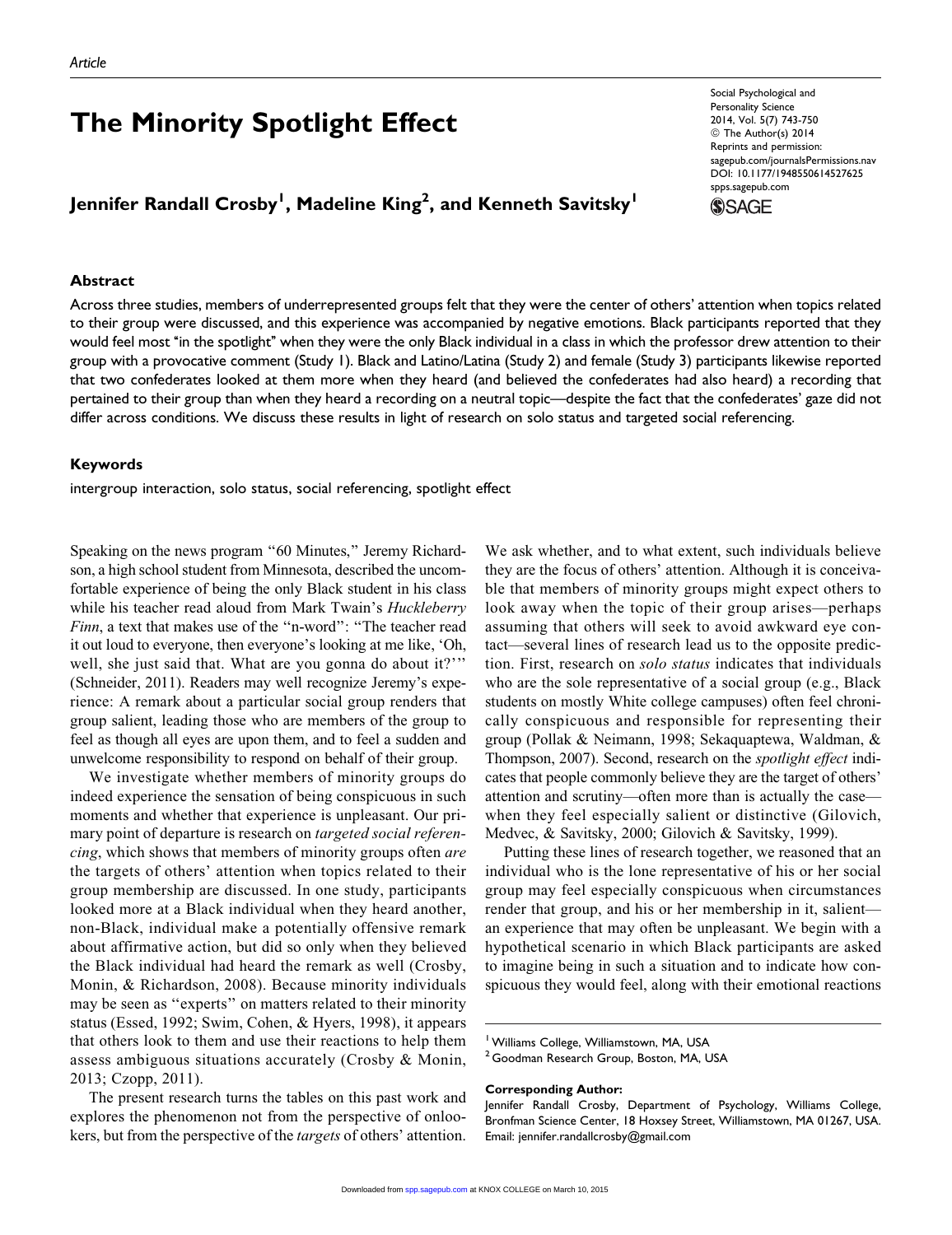(Study 1). We then put the issue to a more stringent test in two laboratory experiments in which we ask whether Black and Latino/Latina (Study 2) and female (Study 3) participants feel that they are the focus of others' attention when the topic of their group arises, holding constant the extent to which others are actually looking at them (a procedure that allows us to assess whether or not participants overestimate the degree to which they are the focus of others' attention).

### Study 1

### Method

#### Participants

Forty-one Black students at Williams College, recruited via e-mail from several predominantly Black campus organizations, were offered a chance to win a US\$50 gift certificate to Amazon.com in exchange for completing an online survey. After excluding 4 non-Black respondents, the sample consisted of 12 males and 25 females.

### Procedure

Participants were asked to imagine each of two scenarios (order counterbalanced across participants), one in which they were the only Black student in an otherwise White class (''solo status'' condition) and one in which they were one of several Black students in a racially diverse class (''diverse'' condition). In each case, participants were first asked to think about a typical day in class (''group not salient'' condition), and then to imagine that the professor in each class made a provocative comment about race (''groupsalient'' condition): ''It's hard to imagine that people still argue that affirmative action is needed; given that we have a Black president, it seems clear that everyone now has the same opportunities to succeed, and people who fail to take these opportunities should stop blaming the system.''

All participants thus considered four scenarios in a  $2 \times 2$ within-participant design. In each case, they indicated the extent to which they would feel they were ''the focus of the other students' attention, as if there were a 'spotlight' shining down on you''; the extent to which they would feel ''like you had to represent your racial group in class''; and the degree to which they would feel uncomfortable, worried, embarrassed, nervous, anxious, distracted, and conspicuous (with proud and happy included as fillers). Judgments were made on scales from 0 (not at all) to 10 (very much).<sup>1</sup>

#### **Results**

#### Feeling in the Spotlight

A 2 (class composition: solo status vs. diverse)  $\times$  2 (group salience: group salient vs. not salient) within-subjects analysis of variance (ANOVA) on the degree to which participants felt ''in the spotlight'' revealed significant main effects of both class



**Figure 1.** Feeling of being "in the spotlight" ( $\pm$  SE) by class type and group salience in Study 1.  $SE =$  standard error.



Figure 2. Negative emotion ( $\pm$  SE) by class type and group salience in Study 1.  $SE =$  standard error.

composition,  $F(1, 36) = 38.52$ ,  $p < .001$ , and group salience,  $F(1, 36) = 53.94$ ,  $p < .001$ , and no significant interaction,  $F(1, 36)$  < 1. Participants indicated that they would feel more in the spotlight after the professor's comment in both the diverse, paired  $t(36) = 5.19$ ,  $d = .89$ , and solo status, paired  $t(36) = 6.16, d = 1.02,$  conditions,  $ps < .001$  (Figure 1).

### Experience in Class

We combined participants' responses for the seven negative emotions (as for the four conditions ranged from .84 to .88).  $A$  2  $\times$  2 within-subjects ANOVA revealed significant main effects of both class composition,  $F(1, 36) = 38.73$ ,  $p < .001$ , and group salience,  $F(1, 36) = 56.06$ ,  $p < .001$ , and a significant interaction,  $F(1, 36) = 7.39$ ,  $p = .01$ . Group salience increased negative emotions in both the diverse, paired  $t(36) = 8.03$ ,  $d = 1.37$ , and solo status, paired  $t(36) = 5.42$ ,  $d = .90$ , conditions,  $ps < .001$  (Figure 2), although as indicated by the interaction, this increase in negative emotions was stronger in the diverse condition. Similarly, an analysis of the degree to which participants felt they had to represent their group yielded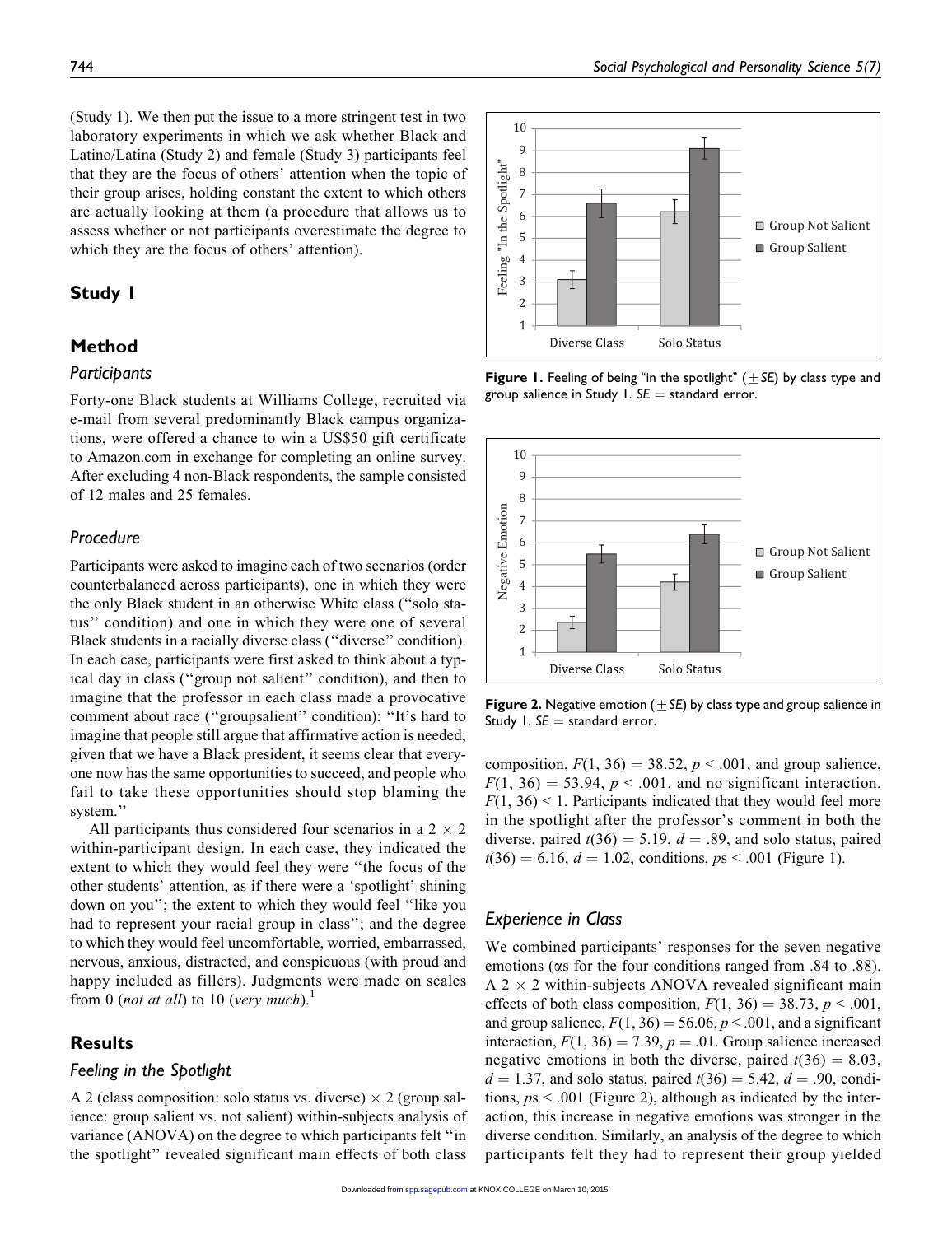

**Figure 3.** Feeling of representing one's group ( $\pm$  SE) by class type and group salience in Study 1.  $SE =$  standard error.

significant main effects of both class composition,  $F(1, 35) =$ 52.05,  $p < .001$ , and group salience,  $F(1, 35) = 49.49$ ,  $p < .001$ , and a significant interaction,  $F(1, 35) = 16.41$ ,  $p \leq 0.001$ . Group salience increased these ratings in both the diverse, paired  $t(35) = 6.53$ ,  $d = 1.09$ , and solo status, paired  $t(35) = 4.52, d = .75,$  conditions,  $ps < .001$  (Figure 3), again with the interaction indicating a stronger effect of topic in the diverse class.

### **Discussion**

Participants in Study 1 who imagined that their minority group was rendered salient reported that they would experience an increased sense of being in the spotlight (with a corresponding sense of responsibility to represent their group and an increase in negative emotions). The purpose of Study 2 was to examine the accuracy of these intuitions. As noted earlier, individuals who feel that their appearance is especially salient often overestimate the extent to which they are the focus of others' attention (Gilovich et al., 2000). On the other hand, minority individuals often *are* the focus of others' attention when group-relevant topics arise (Crosby et al., 2008). Moreover, the experience of being singled out may inspire individuals to be especially attentive to their surroundings, rendering their perceptions not biased but accurate—Murphy, Steele, and Gross (2007) found that women who identified with math and science showed increased memory for details about a video in which women were numerically underrepresented in the domain.

Does the sense among minority individuals that all eyes are upon them when their group is salient thus represent an egocentric bias (i.e., because they are so self-focused in such moments, they assume, incorrectly, that others are focused on them too), or does it represent a relatively accurate appraisal of their actual salience in the eyes of others? To address this question, we created a laboratory procedure in which we could manipulate participants' perceptions of group salience while holding constant the extent to which the other individuals present looked at them.

# Study 2 Method **Participants**

Eighty-two Williams College students were recruited from an introductory psychology course and via e-mails to the campus community, in exchange for either extra credit toward their course grade or US\$10. By a priori decision, we classified White individuals ( $n = 40$ ) as "majority participants" and individuals who were Black ( $n = 19$ ), Latino/ Latina  $(n = 9)$ , or either half-Black or half-Latino/Latina  $(n = 2)$  as "minority participants." Because the current research focuses on the response of ethnic minority participants to provocative comments about affirmative action, and because Asian Americans are often considered highachieving ''model minorities,'' we decided a priori to exclude Asian Americans ( $n = 11$ ) from analyses. After excluding 1 individual who did not report race, and 1 Black participant because of an equipment failure, the sample consisted of 31 males and 39 females.

### Procedure

A White, female experimenter greeted each participant, along with two confederates (both White females), and explained that they would be listening to arguments about a social or political issue over headphones. She then escorted them to three chairs facing one another and said, ''You have two tasks while you listen to these arguments: to formulate your own opinion about the issue and to learn about the other people in the study, including your impressions of their opinions on the issue. Although it might feel a little awkward, a good way to form impressions of others is to watch them while they listen to the arguments.''

The experimenter then instructed the participants to don headphones and excused herself to an adjacent lab, where she started two recordings. One recording, played in the participant's headphones, contained statements about either carbon emissions (control condition) or affirmative action (racerelevant condition). The two versions of this recording were equal in length (approximately 2 min) and each contained statements expressing a variety of positions on the topic.

The other recording, played in both confederates' headphones, contained instructions informing each confederate (separately) where to look at each moment (e.g., ''confederate one: look up''; ''confederate two: look to participant''). Each confederate looked at the participant one third of the time and spent the balance of time looking at her counterpart and the surrounding laboratory. Care was taken to make this procedure appear as natural as possible and to preserve the illusion that the confederates were in fact hearing the same recording as the participant himself or herself (e.g., participant's and confederates' recordings contained synchronized instructions to raise their hand if they could hear the recording). Confederates were aware that the study involved how members of various groups experience the spotlight effect, but were blind to the specific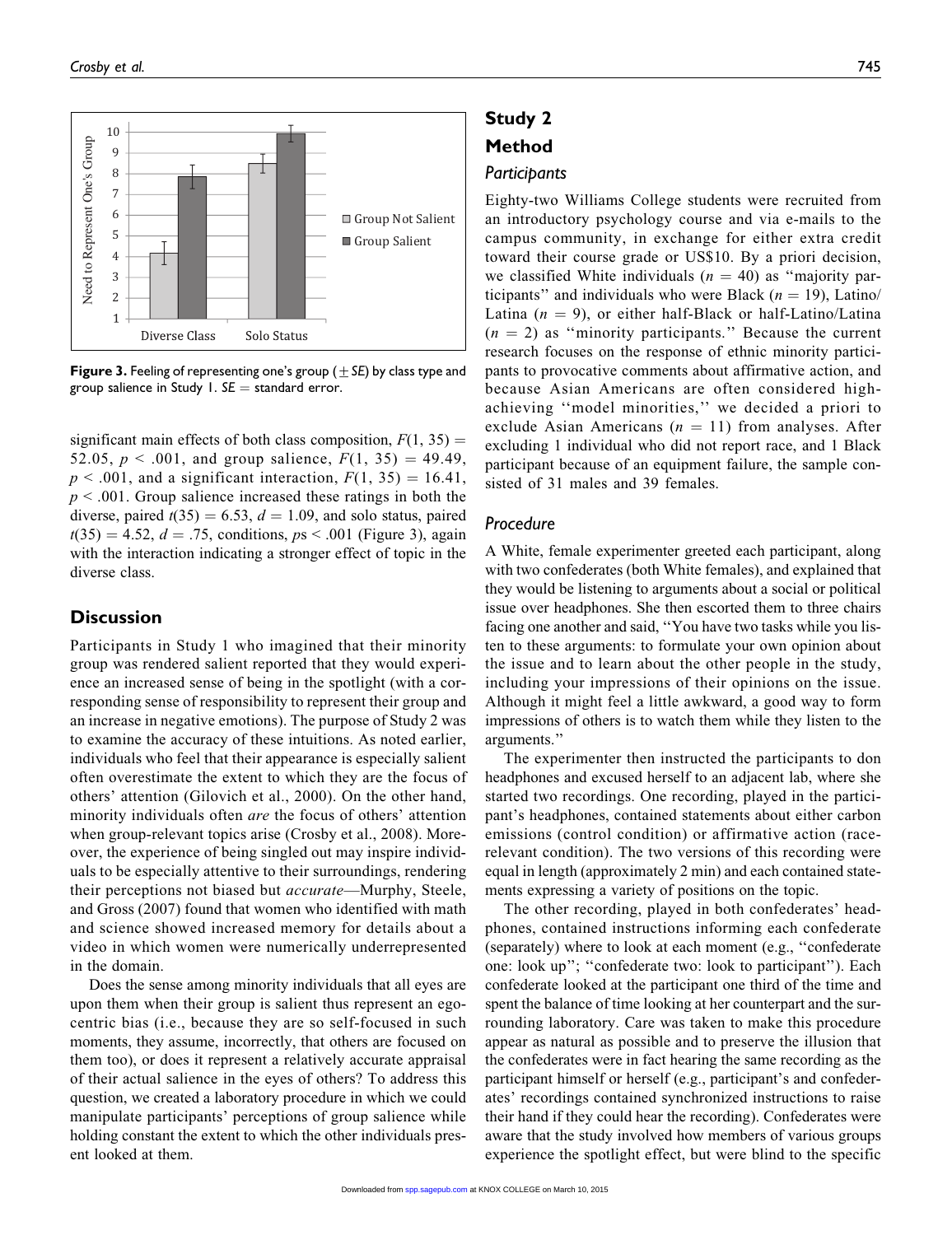research hypothesis and, crucially, were blind to the participant's recording condition.

When the recordings were finished, each individual completed a questionnaire. The questionnaire contained a number of filler items, intended to preserve the cover story (e.g., ''How confident are you that you could guess the other participants' views on the topic you heard about?''). Of key interest, participants estimated the percentage of the time, while listening to the recording, that each of the other two individuals (i.e., the confederates) spent looking at them. Using an 11-point scale, they also indicated the degree to which they had felt ''like the focus of others' attention, as if there were a spotlight shining down.'' Finally, participants indicated the degree to which they had felt lonely, self-conscious, singled out, and uncomfortable (embedded in confused, interested, and bored as fillers) while listening to the recording. These judgments were made on scales from 0 (not at all) to 7 (very much).

Finally, participants were taken to a separate lab room, probed for suspicion, and debriefed. No participants expressed suspicion about the presence of confederates.

#### Results

#### Estimated Looking

To obtain a measure of how much participants believed they were the focus of others' attention, we averaged each participant's estimate of the percentage of time the other two ''participants'' spent looking at him or her. A 2 (participant race: White vs. minority)  $\times$  2 (recording: control vs. race relevant) ANOVA yielded significant main effects of both race,  $F(1, 66) = 5.51$ ,  $p = .02$ ,  $\eta_p^2 = .08$ , and recording,  $F(1, 66) = 4.89$ ,  $p = .03$ ,  $n_p^2 = .07$ , as well as a significant interaction,  $F(1, 66) =$ 5.63,  $p = .02$ ,  $\eta_p^2 = .08$ . Minority participants who heard the race-relevant recording believed that the confederates looked at them more than did minority participants who heard the control recording,  $t(66) = 3.03$ ,  $p = .003$ . There was no such difference for White participants,  $t(66) < 1$ . In addition, minority participants who heard the race-relevant recording felt that they were looked at significantly more than participants in the other three groups,  $t(66) = 3.91$ ,  $p < .001$  (Figure 4).

Of note, minority participants who heard the race-relevant recording were quite accurate in their estimates of the extent to which the confederates looked at them: Their average estimate of 34.06% was nearly identical to the objectively correct answer of 33%,  $t(15) < 1$ . On the other hand, minority participants who heard the control recording, and White participants who heard either recording, tended to underestimate the extent to which the confederates looked at them (all Ms were significantly different from 33\% at  $p < .005$ ).

#### Feeling in the Spotlight

An ANOVA on the degree to which participants felt in the spotlight revealed two significant main effects. Minority participants reported that they felt more in the spotlight than did White participants,  $F(1, 66) = 12.27, p = .001, \eta_p^2 = .16$ , and



Figure 4. Estimates of time looked at  $(\pm S_E)$  by participant race and recording condition in Study 2.  $SE =$  standard error.



**Figure 5.** Degree of feeling "in the spotlight"  $(\pm SE)$  by participant race and recording condition in Study 2.  $SE =$  standard error.

participants who heard the race-relevant recording reported that they felt more in the spotlight than did those who heard the control recording,  $F(1, 66) = 12.27, p = .001, \eta_p^2 = .16$ . The interaction was not significant,  $F(1, 66) < 1$ . As seen in Figure 5, minority participants who heard the race-relevant recording felt more in the spotlight than did minority participants who heard the control recording,  $t(66) = 2.48$ ,  $p = .02$ , and White participants who heard the race-relevant recording felt more in the spotlight than did White participants who heard the control recording,  $t(66) = 2.49$ ,  $p = .02$ . In addition, minority participants who heard the race-relevant recording felt significantly more in the spotlight than White participants who heard the race-relevant recording,  $t(66) = 2.67$ ,  $p = .01$ . Finally, minority participants who heard the race-relevant recording reported feeling in the spotlight significantly more than participants in the other three groups,  $t(66) = 4.09$ ,  $p < .001$ .

#### Negative Emotion

We combined responses for the four negative emotions  $(\alpha = .81)$ . An ANOVA revealed a significant main effect for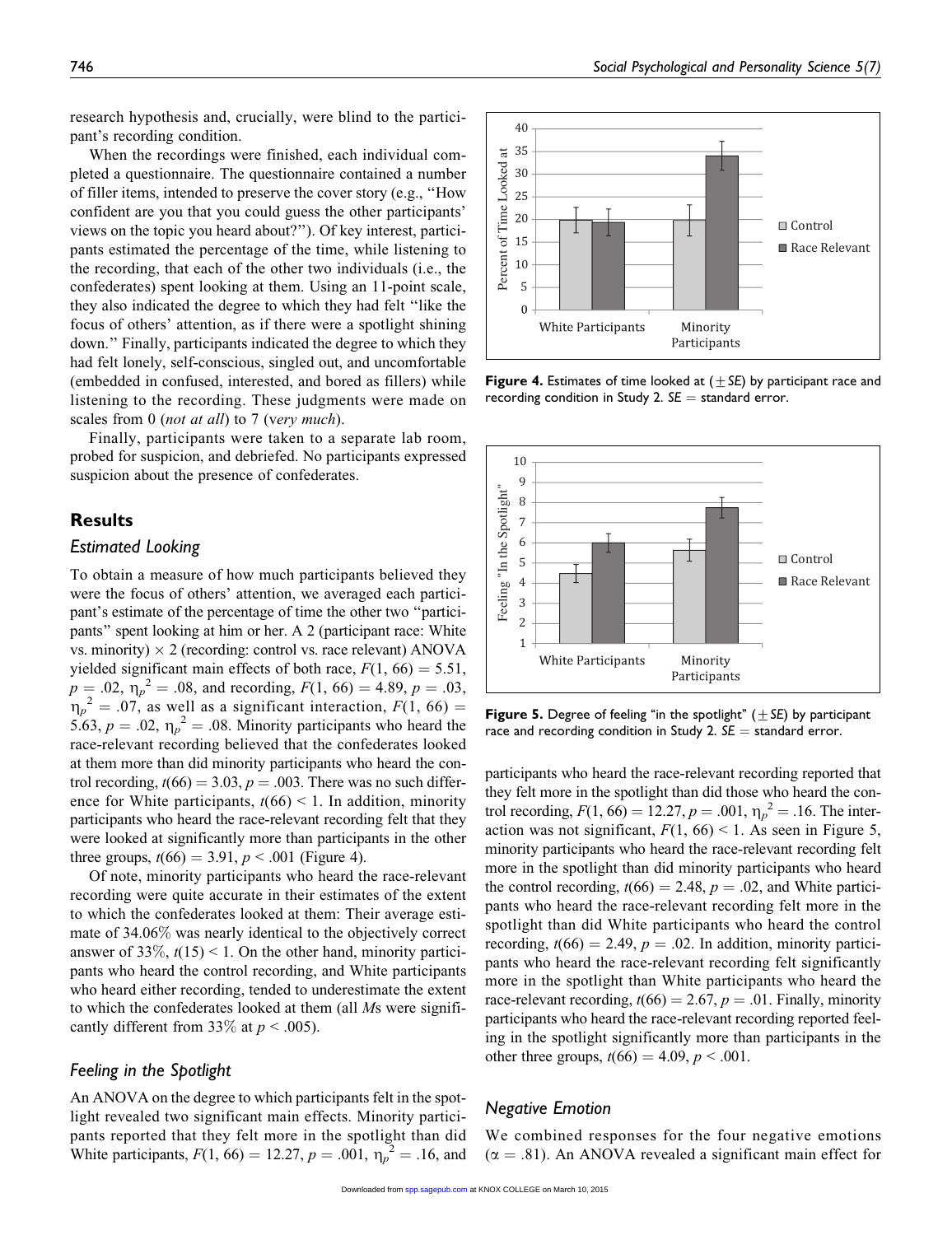

Figure 6. Level of self-reported negative emotion ( $\pm$  SE) by participant race and recording condition in Study 2.  $SE =$  standard error.

recording with all participants, on average, reporting higher negative emotion in the race-relevant condition than in the control condition,  $F(1, 66) = 3.90$ ,  $p = .05$ ,  $\eta_p^2 = .06$ . There was no significant main effect of participant race,  $F(1, 66) < 1$ , and the interaction was not significant,  $F(1, 66) = 2.54$ ,  $p = .12$ . However, minority participants who heard the race-relevant recording experienced significantly more negative emotion than did minority participants who heard the control recording,  $t(66) = 2.36, p = .02$ . There was no such difference for White participants,  $t(66)$  < 1. In addition, minority participants who heard the race-relevant recording reported significantly more negative emotion than participants in the other three groups,  $t(66) = 2.52, p = .01$  (Figure 6).

### **Discussion**

Confederates were blind to recording condition and received instructions to look at all participants equally. Nevertheless, minority participants who heard a recording (that they believed others heard as well) that rendered their group salient believed that they were the focus of more attention than did minority participants who heard a recording that did not draw attention to their race, or White participants who heard either recording. Minority participants who heard the racerelevant recording did not overestimate the extent to which the confederates looked at them; to the contrary, they were quite accurate in their estimates. In addition, although the interaction of group salience and race did not achieve significance for the measure of feeling in the spotlight, racesalient minority participants did report feeling more in the spotlight than both nonrace-salient minority participants and White participants who heard either recording. Finally, the results of Study 2 replicated our earlier finding that minority participants' sense of being the focus of others' attention coincides with a relatively negative emotional experience. Study 3 was designed to broaden the generalizability of our findings by replicating these results with respect to gender rather than race.

### Study 3

### Method

#### Participants

One hundred and fifty-four<sup>2</sup> Williams College students were recruited from an introductory psychology course in exchange for extra credit toward their course grade. After excluding 8 individuals who expressed suspicion about the use of confederates, the final sample consisted of 73 males and 73 females: 91 White, 12 Black, 18 Asian or Asian American, 17 Latino/ Latina, and 8 multiracial individuals.

#### Procedure

The procedure was identical to Study 2 with two exceptions: Both the experimenter and the two confederates were White males, and, in order to make gender salient, we replaced the affirmative action recording with a similar recording about the causes of women's underrepresentation in science, technology, engineering, and math.

### **Results**

#### Estimated Looking

We again averaged each participant's estimate of the percentage of time the other two ''participants'' spent looking at him or her. A 2 (participant gender: male vs. female)  $\times$  2 (recording: control vs. gender relevant) ANOVA revealed a significant main effect of recording topic,  $F(1, 142) = 9.34$ ,  $p = .003$ ,  $\eta_p^2 = .06$ , but no main effect of participant gender,  $F(1, 142)$  < 1, and no significant interaction,  $F(1, 142)$  = 1.42,  $p = .24$ ,  $\eta_p^2 = .01$ . However, female participants who heard the gender-relevant recording estimated that they had received more attention than did female participants who heard the control recording,  $t(142) = 3.00$ ,  $p = .003$ . There was no such difference for male participants,  $t(142) = 1.32$ ,  $p = .19$ . In addition, female participants who heard the genderrelevant recording estimated that they were looked at significantly more than participants in the other three groups,  $t(142) = 2.82, p = .005$  (Figure 7).

Although male and female participants who heard the control recording, and male participants who heard the genderrelevant recording, significantly underestimated the extent to which the confederates looked at them (all  $p$ 's  $\leq$  .05), female participants who heard the gender-relevant recording were quite accurate in their estimates of the extent to which the confederates looked at them: Their estimate of 31.68% was nearly identical to the objectively correct answer of  $33\%, t(33) \leq 1$ .

### Feeling in the Spotlight

An ANOVA on the degree to which participants felt in the spotlight revealed a main effect of participant gender,  $F(1, 142) =$ 10.56,  $p = .001$ ,  $\eta_p^2 = .07$ , a marginally significant main effect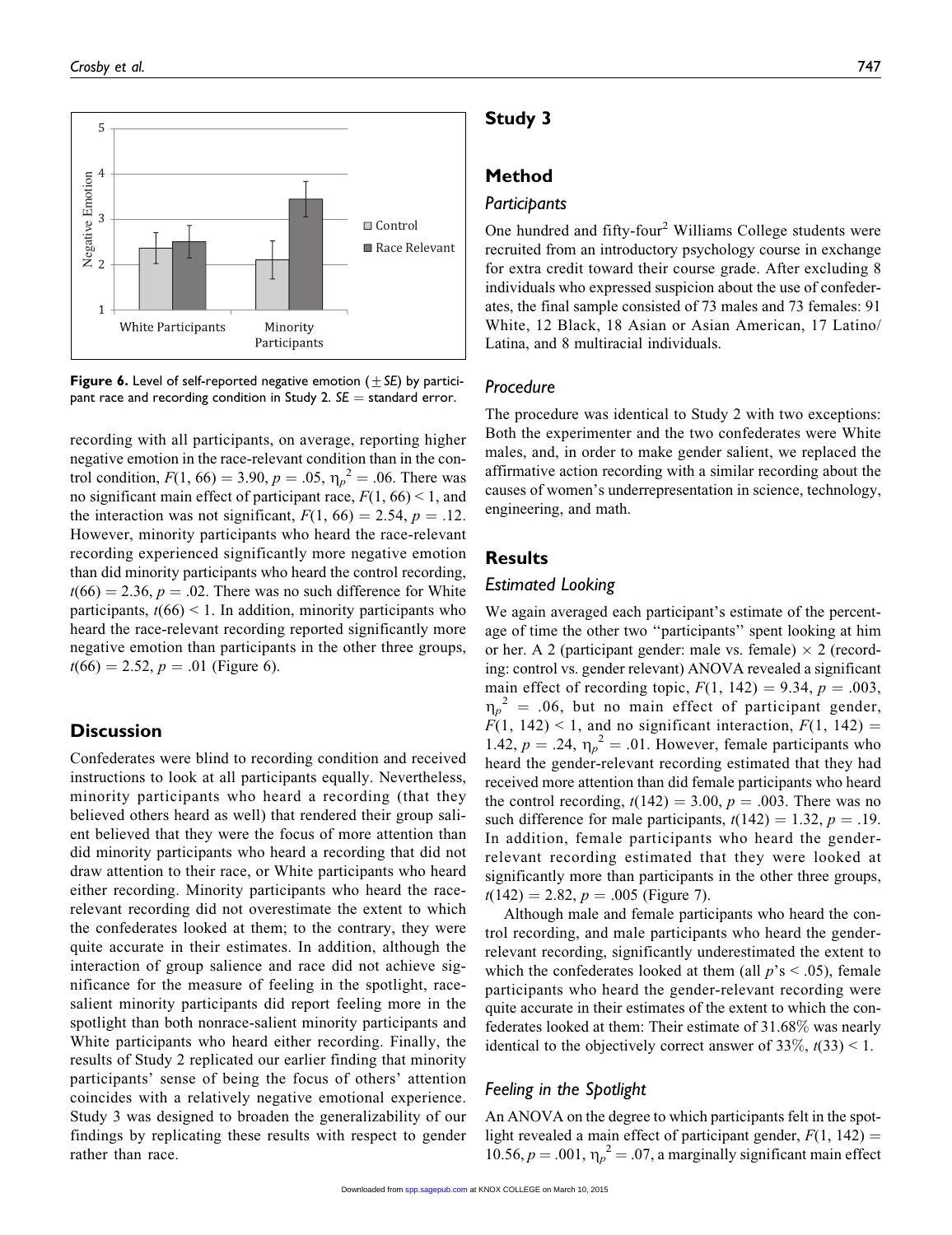

**Figure 7.** Estimates of time looked at  $(\pm SE)$  by participant gender and recording condition in Study 3.  $SE =$  standard error.

of recording,  $F(1, 142) = 2.83$ ,  $p = .10$ ,  $\eta_p^2 = .02$ , and a significant interaction  $F(1, 142) = 5.94$ ,  $p = .02$ ,  $\eta_p^2 = .04$ . Female participants who heard the gender-relevant recording reported feeling in the spotlight significantly more than female participants who heard the control recording,  $t(65.83) = 3.38$ ,  $p = .001$ , while there was no such difference for male participants,  $t(70.88) < 1$ . In addition, female participants who heard the gender-relevant recording reported feeling in the spotlight significantly more than participants in the other three groups,  $t(88.41) = 5.28, p < .001$  (Figure 8, degrees of freedom adjusted due to unequal variances).

### Negative Emotion

We again combined responses for the negative emotions  $(\alpha = .71)$ . An ANOVA revealed a main effect of participant gender,  $F(1, 142) = 5.28$ ,  $p = .02$ ,  $\eta_p^2 = .04$ , and a significant interaction,  $F(1, 142) = 9.85$ ,  $p = .002$ ,  $\eta_p^2 = .06$ . There was no significant main effect of recording topic,  $F(1, 142) < 1$ . Female participants who heard the gender-relevant recording reported significantly more negative emotion than did female participants who heard the control recording,  $t(142) = 2.58$ ,  $p = .01$ , while men who heard the gender-relevant recording reported marginally less negative emotion than men who heard the control recording,  $t(142) = -1.86$ ,  $p = .07$  (Figure 9). In addition, female participants who heard the genderrelevant recording reported feeling significantly more negative emotion than participants in the other three groups,  $t(142) = 3.36, p = .001.$ 

### **Discussion**

The results of Study 3 provide a replication of Study 2 with respect to a different, traditionally underrepresented social group. Female participants who listened to a recording (that they believed others heard as well) that rendered their group salient felt more in the spotlight than did female participants who listened to a recording that did not draw attention to their gender, or male participants who listened to either recording.



**Figure 8.** Degree of feeling "in the spotlight"  $(\pm SE)$  by participant gender and recording condition in Study 3.  $SE =$  standard error.



Figure 9. Level of self-reported negative emotion ( $\pm$  SE) by participant gender and recording condition in Study 3.  $SE =$  standard error.

Although the interaction of topic and gender was not significant for the measure of feeling looked at, women in the gender-relevant condition did report feeling looked at significantly more than women in the control condition, as well as men in both conditions. Like the minority participants in the race-relevant condition in Study 2, women in the genderrelevant condition were quite accurate in their estimates of the extent to which the confederates looked at them. And once again, the sense of being the focus of others' attention coincided with a relatively negative emotional experience.

### General Discussion

The results of three studies corroborate the experience of high school student Jeremy Richardson. Black participants reported that they would feel most in the spotlight when they were the only Black individual in a class in which the professor drew attention to their group (Study 1). Likewise, Black and Latino/Latina (Study 2) and female (Study 3) participants felt they received more attention when they heard (and believed the confederates had also heard) a recording that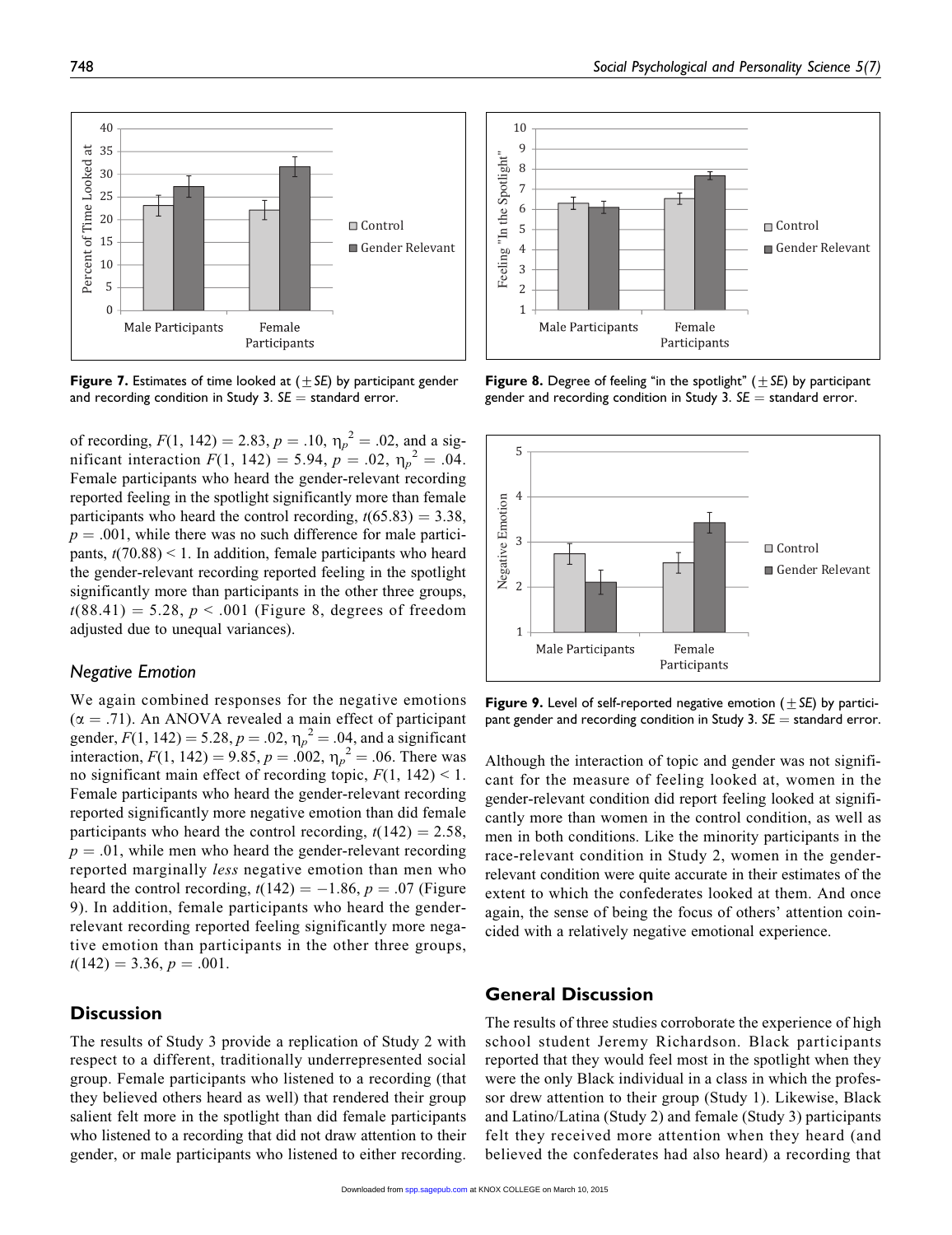pertained to their group than when they heard a recording on another, unrelated topic.

It is worth noting that the measure of feeling looked at produced a significant race by topic interaction in Study 2, but not a significant gender by topic interaction in Study 3. Similarly, the measure of feeling "in the spotlight" produced a significant gender by topic interaction in Study 3, but not a significant race by topic interaction in Study 2. This difference is surprising, as these measures were highly correlated  $(r = .57$  for Study 2 and .44 for Study 3, both  $p's < .001$ ). Perusal of Figures 5 and 7 suggests that the responses of majority group members may have affected the significance of these interactions. In particular, Whites in Study 2 reported significantly higher levels of feeling in the spotlight in the racerelevant condition. While topic did not have a significant effect on men's estimates of looking in Study 3, there appears to be a trend toward men in the gender-relevant condition reporting being looked at more than men in the control condition. Future research might investigate why majority group members may respond differently to these two operationalizations of detecting the attention of others. Importantly, in both studies, participants in the key cell (minority race-relevant and female gender-relevant) reported feeling looked at, and feeling in the spotlight, significantly more than participants in the three other cells, which is consistent with our predictions.

What leads minority individuals to feel so conspicuous when the topic of their group arises? One possibility is that they are so accustomed to being the center of attention in such moments (Crosby et al., 2008) that they overgeneralize and assume (perhaps incorrectly) that they are the focus of attention whenever a group-relevant topic is discussed. The mere mention of one's social group may make one feel selfconscious, increasing feelings of being in the social spotlight even when one is not (Gilovich et al., 2000). To elucidate this matter, future research should examine whether members of other groups also feel especially conspicuous when the topic of their group arises, including those whose group membership is relatively hidden (Crocker, Major, & Steele, 1998; Goffman, 1963), and members of majority groups who find themselves occupying a solo status position (Craig & Rand, 1998). It may also be instructive to consider the effects of making a group salient in ways that are flattering rather than provocative or threatening.

Contrary to research on the spotlight effect, we found no evidence that participants overestimated the extent to which others looked at them. Instead, we found a tendency for most participants to underestimate the degree to which they were the focus of others' attention, coupled with a striking degree of accuracy among members of underrepresented groups who heard a recording pertaining to their group. Although it is possible that this accuracy is a mere coincidence, we believe it may well reflect accuracy stemming from careful observation of the confederates on the part of these participants. If so, our findings lend credence to previous research showing that making individuals mindful of the low numerical representation of their group in a

social setting renders them vigilant to cues associated with social identity threat, leading to enhanced observation of details of their physical surroundings (Murphy, Steele, & Gross, 2007).

Ironically, then, the feeling of being in the spotlight may not always lead to bias; sometimes, it may inspire attentiveness to one's surroundings that can result, instead, in accuracy. In addition, our results are the first to show that the experience of being in the spotlight can be decidedly aversive. It was associated, in Study 1, with the sense of being burdened with a responsibility to represent one's group, and, in all the three studies, with negative emotions. It is worth noting that in Study 1, negative emotion and concern over representing one's group were significantly higher in the solo status condition than in the diverse condition, even on an ''average day,'' when no racerelated comment had (yet) been made, and only intensified after the comment. Unfortunately, solo status is likely to be common for minority students at elite colleges; Black students comprise only 6% of students at the top 25 universities and only 5% at the top 25 liberal arts colleges (commondataset.org). The present studies add to existing research on the cognitive and emotional consequences of such solo status (Inzlicht & Ben-Zeev, 2000, 2003; Sekaquaptewa & Thompson, 2003; Thompson & Sekaquaptewa, 2002), and expand on it by identifying a particularly problematic nexus: solo status and a group-relevant topic.

Do our results imply that individuals are best advised to steer clear of sensitive topics such as race and gender that might lend themselves to a minority spotlight effect in the classroom or the workplace? We do not think so. Research has shown that addressing issues related to race and ethnicity directly is more effective for intergroup interaction than leaving such issues unaddressed or attempting to remain ''colorblind'' (Apfelbaum, Sommers, & Norton, 2008). Instead, the most effective way to improve the experience of members of underrepresented groups is not to avoid group-related topics, but to work toward the ability to discuss them in an environment where there is a critical mass of minority group members present.

#### Acknowledgment

The authors wish to thank the following student research assistants for their help with these studies: Erin Altenburger, Sivahn Barsade, Joseph Bianco, Eduard Ciobanu, Justin Edwards, Nick Marks, Alexander Masucci, Seamus McKinsey, Chris Mezias, Jack Rudolph, Emily Studenmund, Kristen Tubbs, Elizabeth Visconti, Matthew Werner, and Laura White.

#### Declaration of Conflicting Interests

The author(s) declared no potential conflicts of interest with respect to the research, authorship, and/or publication of this article.

#### Funding

The author(s) received no financial support for the research, authorship, and/or publication of this article.